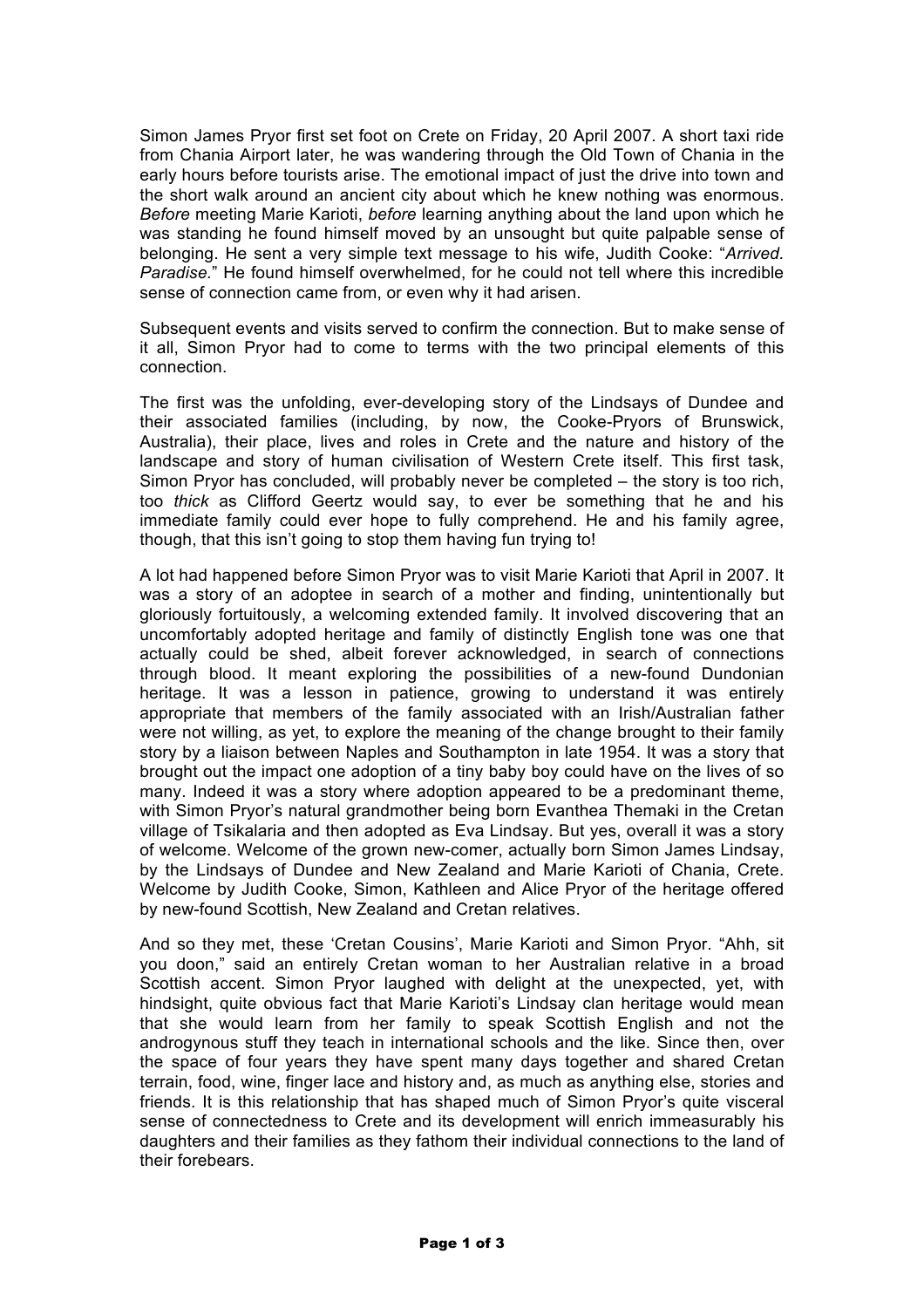One keen connection between the lands of Crete, Scotland, New Zealand and Australia came about in 2009, when, on Sunday, 14 June, Simon Pryor's mother, Eva Margaret Nancy Payne passed away whilst Simon, Judith Cooke and Kathleen Pryor were in Crete visiting Marie Karioti. It is possible to sense the influence exerted by where Simon Pryor was when his mother died when you read the words he wrote for her funeral in New Zealand a week later. There clearly were ties that bound. Nancy Payne's funeral was conducted by the Returned Services Association, for she was now a fallen soldier herself. But their ties to Crete are extraordinary – the Maori Regiment's role in Crete during WWII is legendary in both countries. They were moved by Nancy Payne's personal history and its connections to so many others of their fallen comrades. Nancy Payne's other sons, John and Ted Payne, were struck by the richer understanding their mother's Cretan heritage gave them of all that they knew and remembered of their lives with her in Africa and New Zealand. So much so, that they readily acceded to Nancy Payne's wish that her ashes, like those of her mother, Eva Lindsay (Themaki), in 1954, be scattered on Souda Bay in Crete. Indeed, they undertook to travel with as many of the broader Lindsay family as they could to Crete in 2011 to help do just that.

Crete will forever be one of the most powerful motifs in the growing story of the Lindsays, particularly for Simon Pryor and his immediate family.

The second element of Simon Pryor's journey involved trying to answer the question; why did any of this mean - to use a common Australian expression - anything more than two thirds of bugger all to an Australian adult? An adult who proudly calls Brunswick home and whose trace memories of formative years are predominantly about a little boy growing up in the playgrounds of an old WWII aerodrome and the green fields of England! This, it has seemed to Simon Pryor, touches on things that are uncomfortably mystical.

Courtesy of his wife's connections with friends and colleagues who support indigenous students in Australian Universities and the luminous writing of a past colleague of his own, Bruce Pascoe (*Bloke*, Penguin, 2009), he knew of the fundamental connection an Australian Aboriginal can have to The Land. He felt that the way Bruce Pascoe wrote about this, lyrical as his writing is, showed that his protagonist's dawning understanding of his connection to the oceans, rivers and red and brown soils of Australia was, ultimately, not particularly mystical, but, from the perspective of both humans and the land, drawn from something eminently, tangibly, practical. And, it seemed to him, a distinctively indigenous Australian heritage; a relationship born of 50,000 years of contiguous human occupation in a wide, brown land. Simon Pryor remembers being envious of the personal discoveries Bruce Pascoe had made, feeling that nothing quite like that could ever happen to him.

Of course, he was right. Nothing quite like that could happen to him. But something else did. And at least Bruce Pascoe's writing forewarned him about the journey he was on.

Each time Simon Pryor returned to Crete; the further he walked the varied, wonderfully wild (yet entirely transformed by human occupation) terrain; the more he learned about the Lindsays of Crete; the closer he became to his 'Cretan Cousin', Marie Karioti; the more Marie's friends taught Simon Pryor about the history and landscape of the island; well, the greater his conviction grew that this was where, as he started blurting out, '*my blood comes from*'. He found it was landscapes, buildings, farmlands, winds, smells, tastes that most made him feel as if he had always belonged to Western Crete – even though he had been over fifty years old before ever seeing the place. It really was possible, he learned, for a human being to